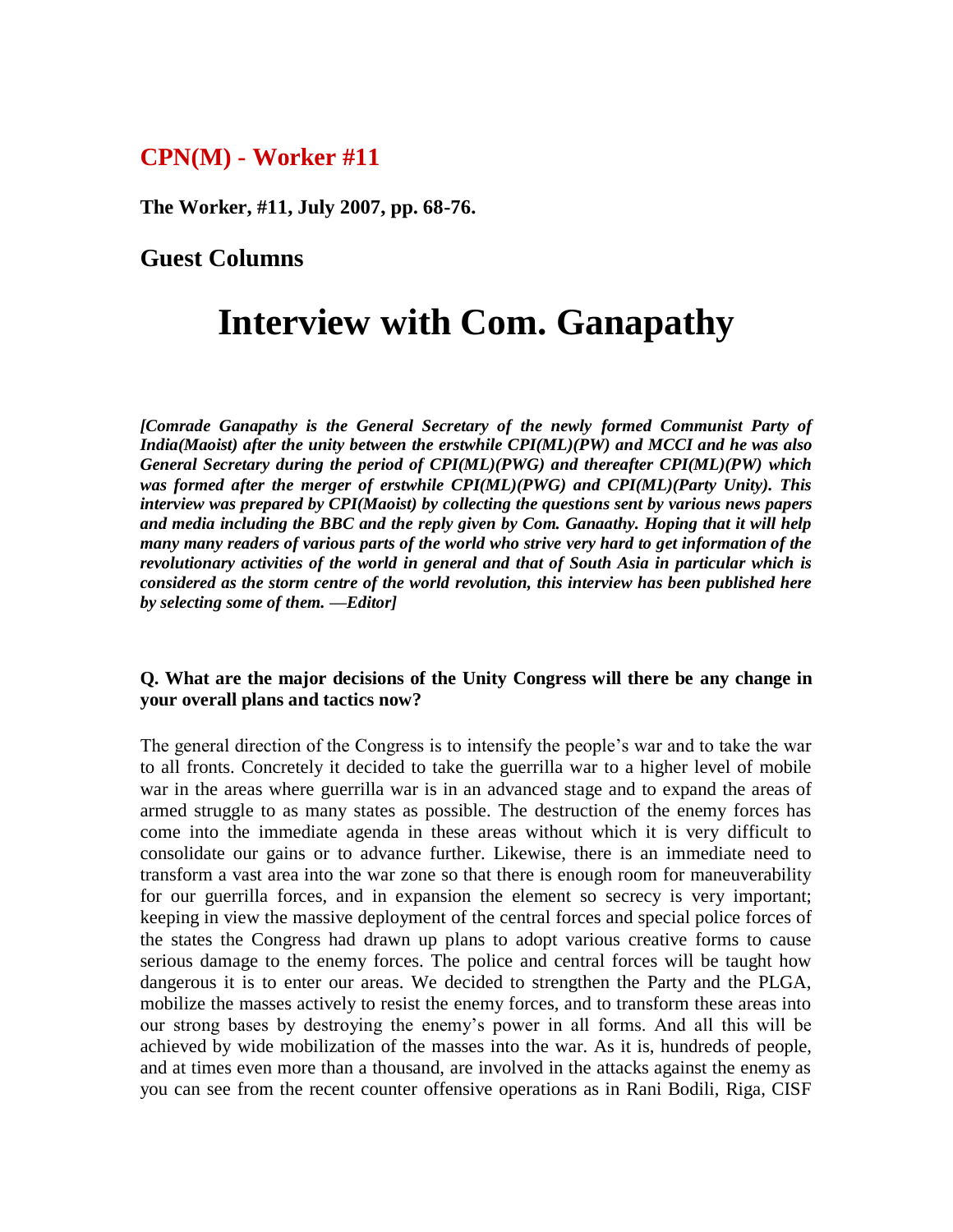camp in Bokaro district, and so on in the past one month itself.

With the experience we gained in AP in the midst of ever-increasing and continuous state repression and state-sponsored repression, it is all the more important that our forces are not exposed wherever they are working. But at the same time we shall be in the forefront of every people's movement. The Congress has decided to take up struggles against the SEZs [Special Economic Zones] which are nothing but neo-colonial enclaves on Indian territory. They are not just snatching fertile farmlands of the peasants but are transforming the entire country into special zones for the unhindered ruthless exploitation and control by imperialists and the comprador big business houses. The congress gave the call to go deep into these struggles. We have no illusions on the cruel, fascist nature of the Indian state, and hence there is utmost need for maintaining secret methods of work as well as to be prepared for every kind of sacrifice.

# **Q: Finally, how do you I sum up the achievements of your Unity Congress and its significance?**

**Ans:** Our Unity Congress is an event of great historic significance in the history of the revolutionary movement of India. It not only marks the near-completion of the process of unification of the Maoist forces in the country but also the consolidation of the Party and the political line for the Indian revolution. The reaffirmation and enrichment of the revolutionary political line established by our founder leaders—comrades CM and KC is the biggest achievement of significance is the establishment of a unified centralized leadership for the Indian revolution.

After a long time in the history of the revolutionary communist movement in India since the 1970s, a single directing centre has come into existence, with the merger of the MCCI and CPI (ML) [PW] in September 2004 and this center has become further consolidated and firmly established in the unity congress with the approval of the entire Party.

# **Q: There have been serious losses in Andhra Pradesh in recent times. What are the reasons? Has your movement become weakened overall? How do you plan to overcome these losses and regain the initiative?**

**Ans:** I agree that the losses in the state of Andhra Pradesh are quite serious. They certainly have a considerable impact on the revolutionary movement in the country as a whole. AP, particularly the region on North Telangana, has been an important centre of revolutionary movement for a long period and a great inspiration to the revolutionary masses of our country. But we have to keep in mind that so far as the question of establishing base areas goes, it has been the more backward areas falling in central and eastern India that were selected by the Party, with the immediate task of liberating these vast areas. Hence the focus of our movement had gradually shifted to Dandakaranya and Bihar-Jharkhand.

You must have known that AP was made into a model state, an experimental state where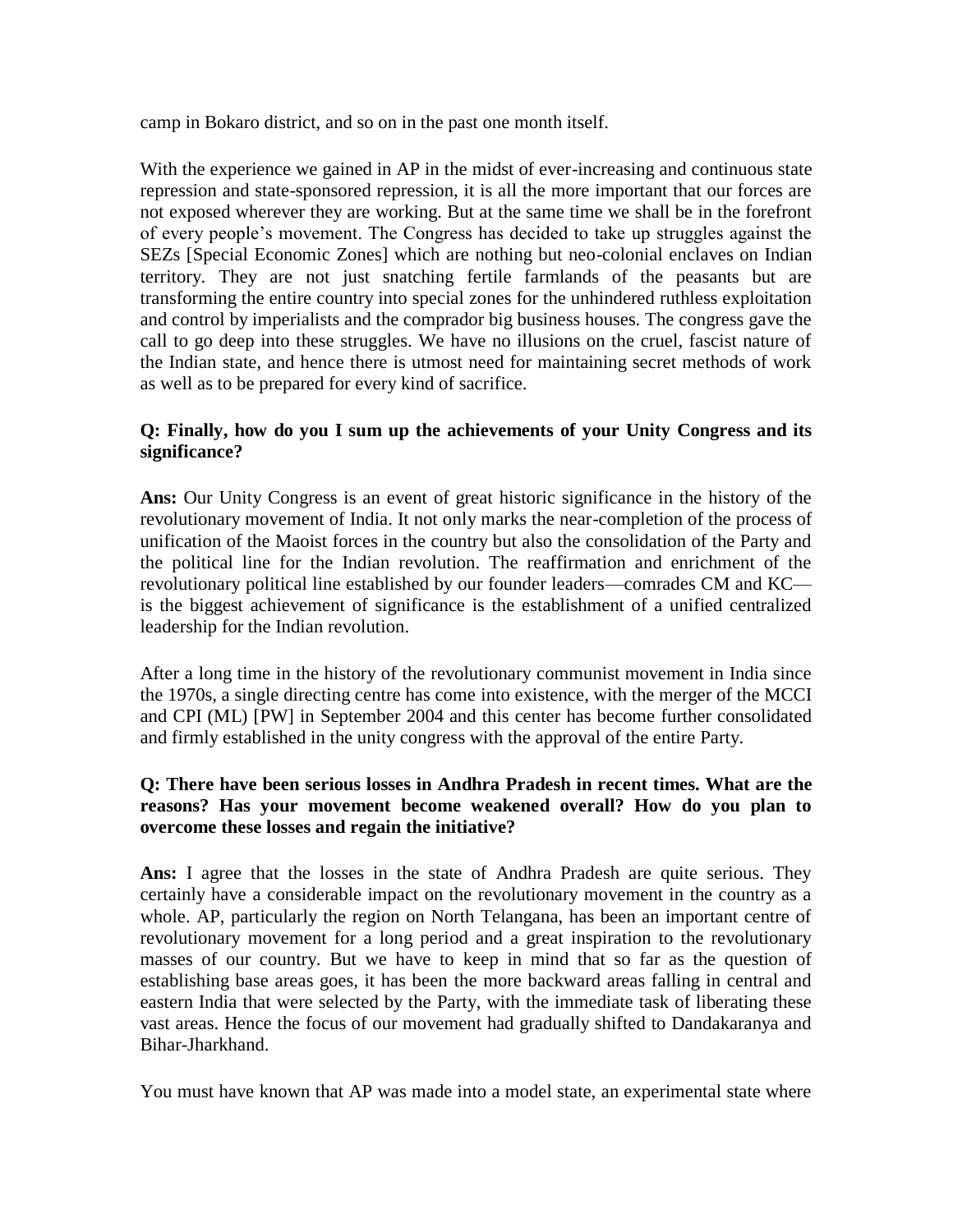the imperialists, particularly the World Bank, and the Indian ruling classes had concentrated to implement their multi-pronged LIC strategy against the revolutionary movement, with its focus on brutal suppression and reform. No other state affected by the Naxalite movement has such a massive police commando force as in AP, nowhere do you find such extensive intelligence network, infrastructure, funds training in counter insurgency warfare, and unlimited powers to the police. No other state had witnessed such a bloodbath as AP had for the past four decades and particularly from the mid-1980s. There are hardly any political prisoners in AP jails since the policy had always been to bump off the revolutionaries—where they are members of the central committee or sympathizers—after they are arrested. Fake encounter killings had been the tradition right from the time of Vengal Rao during the struggle of Srikakulam almost 40 years ago. Thousands of crores have been spent on so-called reforms with the aim of weaning away a section of the people from the revolutionary movement. It is a fact that a small but articulate and influential section in the countryside has been won over through these reforms. In a word, we can say that the Party and the revolutionary movement in AP bore the brunt of all the counter-insurgency measures initiated by the reactionary ruling classes in the initial stages. Today these are being implemented in several other states. We are making an in-depth study of enemy's counter-revolutionary tactics, plans and methods and taking lessons from these. The movement in AP, at the cost of huge sacrifices of thousands of comrades has given us invaluable experiences on how to counter and defeat enemy's tactics and plans. With these, the party is now more equipped to defeat the enemy's tactics in other states.

Setbacks and losses are not unnatural in protracted people's war. Revolution proceeds along a zig zag course and not along a straight line. The movement in AP has seen many ups and downs. But always it rose up like the proverbial Phoenix. No doubt, at the present juncture, we are facing a tough situation in AP and the enemy has the upper-hand from the tactical point of view. We had lost a good part of the state leadership and cadre but the most promising aspect is that the people are still with our party. The support base of the Party has not eroded much although they meet us secretly, ask to solve their problems, and they work without getting exposed to the brutal state. For them our Party is the only hope. People are pained at every loss suffered by the revolutionaries. You can gauge the mass support from the turn out at the funeral meetings of out martyrs. In spite of the threats and restrictions imposed by the police goons, more than 20,000 people had turned up at the funeral of comrade Chandramouli (BK) and Karuna in the former's native village of Vadkapur in Karimnagar district. The pent-up anger and hatred of the people for the reactionary rulers and their police—Grey Hounds—SIB goons will grow into a movement of such great proportions that it will wash away the exploiters and oppressors and all the muck accumulated in society for long. No force on earth can stop this high tide of revolution whatever losses and setbacks we might be facing today in AP; that is why while boasting that Maoists in the state had become completely weakened and that AP will serve as a model on how to deal with the Maoist movement, the fascist YSR government has initiated several measures with a long term plan such as a hundred percent increase in the strength of the Grey Hounds commando force, acquitting helicopters for anti-Naxal operations, sanctioning of Rs. 2000 crores of central aid to deal with the Naxal movement, and so on.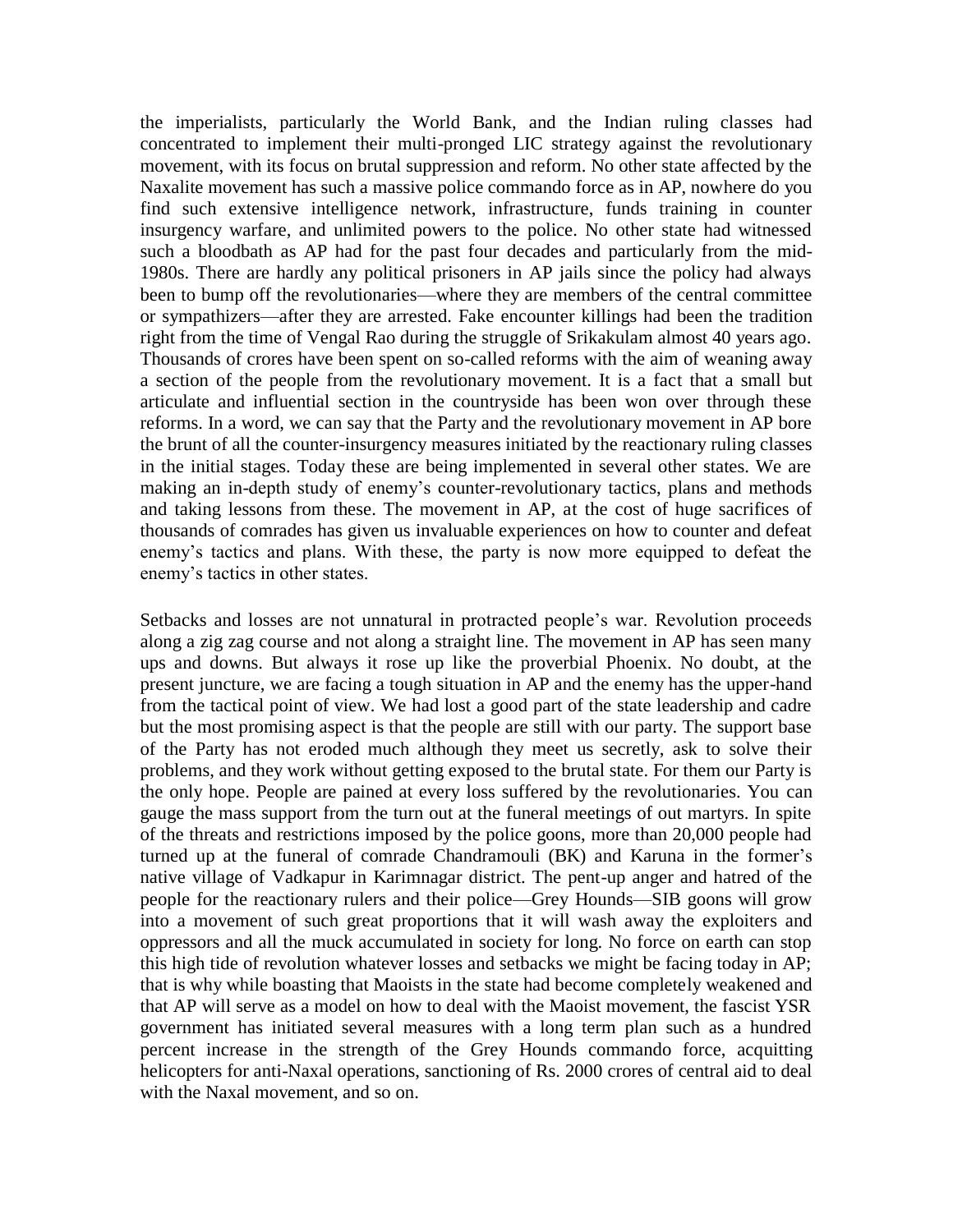The present historical epoch is an epoch of great turmoil with tumultuous changes taking place worldwide. Even the mist powerful militarized imperialist power like the US is finding it impossible to suppress the national liberation struggle in a small country such as Iraq or Afghanistan. In India the ruthless exploitation and oppression of the people by the ruling classes in collaboration with imperialism has created an explosive situation. Utilizing the excellent international and domestic situation prevailing today we are confident we will be able to come out of the temporary setback in AP.

And what is more important, we made advances in many other states in spite of the losses we had suffered in AP. The situation is now qualitatively different from that of the earlier periods in that we are now able to advance the movement in a number of states even if we suffer losses and setbacks in one or two states. Way back they could suppress a Naxalbari, a Srikakulam, a Birbhum, a Mushahari, a Kansksa or Sonapur but today the revolutionary movement has become further strengthened, has spread to large tracts of the backward countryside, has well-knit party structures, Army and vast mass base. It is advancing through centralized planning and direction. Hence it is not an easy thing for the state to suppress the movement as in the past although it might achieve an upper hand in one place. The congress had chalked out a concrete plan to overcome the setback in AP by transforming the unfavorable factors into favorable ones. Overall there is great future for the Party and revolution.

# **Q: Recently your PLGA had inflicted one of the biggest blows to the police force and the salwa judum by killing a huge number of police and SPOs in Bodili in Chattisgarh. Do you foresee more such attacks in near future? And do you believe the salwa judum can be stopped through such actions?**

**Ans:** The daring tactical counteroffensive operation carried out by the PLGA led by our Party, the CPI (Maoist), on March 16 on a police base camp in Ranibodli in Bijapur police district in Chattisgarh in which 68 policemen including Special Police Officers (SPOs) were wiped out is an inevitable consequence of the brutal reign of terror unleashed by the state and central governments in the name of salwa judum. You must know the actual ground situation in Dandakaranya to understand why such a massive operation had to be planned.

For almost two years since June 2005, the BJP government in Chattisgarh and the Congress-led UPA government in the Centre had sponsored a counterrevolutionary terrorist campaign of mass murder, torture, and arrests of thousands of the adivasi peasantry, gang rapes and murder of hundreds of women, destruction of thousands of houses, food grains, and all property of the adivasis, killing or taking away thousands of cattle, forceful evacuation of tens of thousands of people from almost eight hundred villages and issuing threats and intimidation to anyone suspected of being a member of revolutionary mass organization or sympathetic to the Maoists in Dandakaranya, particularly in Dantewara, Bastar, Kaner, Bijapur and Narayanpur districts. Over 5000 youth were inducted into a state mercenary armed force, paid monthly salaries, and pitted against the native adivasis who are fighting for land, livelihood and liberation under the leadership of the CPI (Maoist). The Naga and Mizo Battalions were specially brought in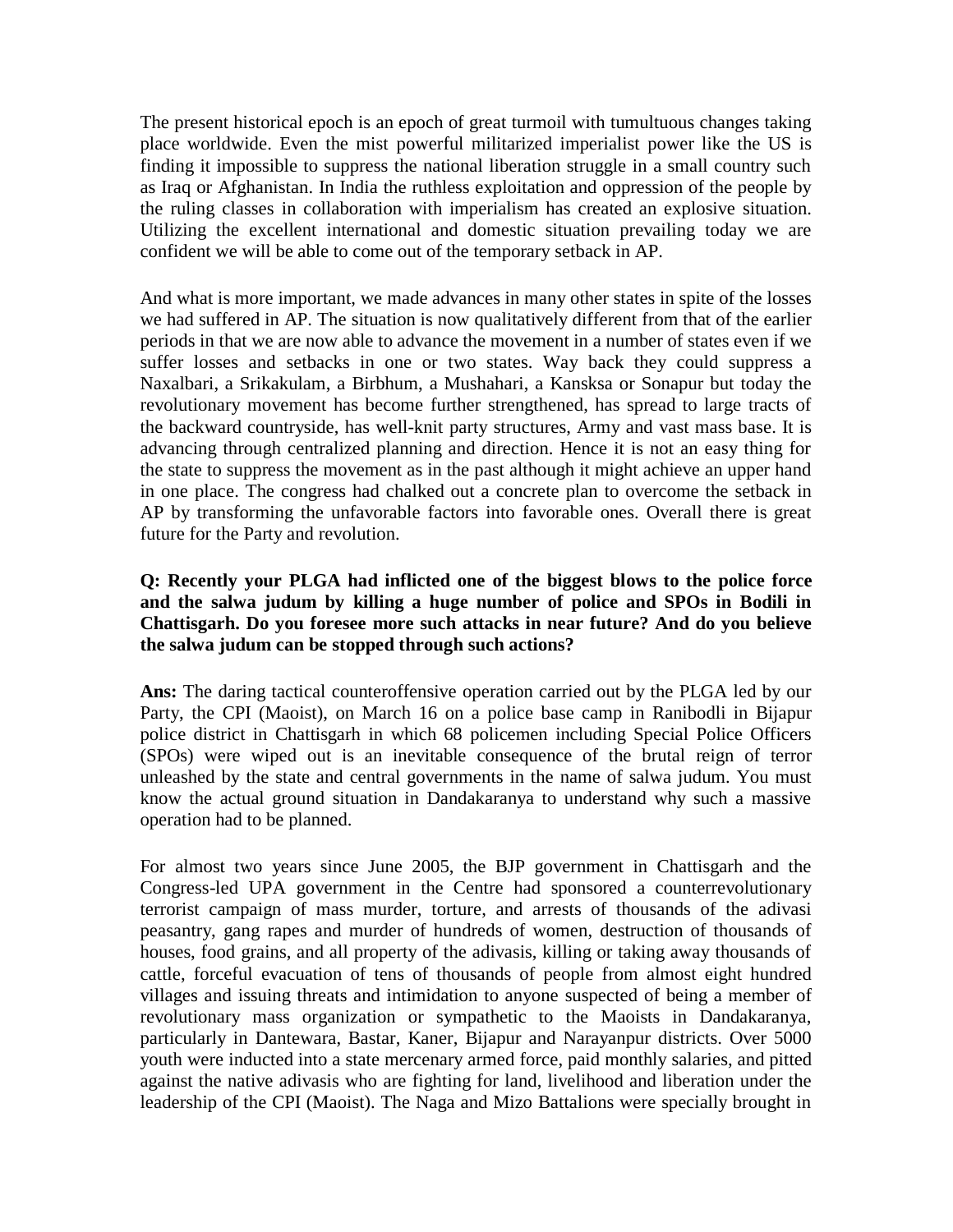along with a huge CRPF and other special police forces to Chattisgarh who had been committing the most barbaric and inhuman acts against the adivasi population.

All these cruel at acts against an entire population are meant to establish peace of the graveyard and clear the way for the unhindered loot [by] rapacious hawks like Tatas, Ruias, Essars, Mittals, Jindals and imperialist MNCs. Over one lakh rupees worth of MOUs were signed by the Chattisgarh government with these corporate comprador big business houses to drain the rich mineral and forest wealth of the state. At the behest of these day-light robbers, adhivashi dalals like opposition leader of the Congress, Mahendra Karma, Home Minister Ramvichar Betham of the BJP and others have been leading this counter-revolutionary war against the adivasi population.

A huge central force is deployed which is now more than 13 battalions, recruited 10 additional battalions of state forces and inducted even minors of 14 years of age into their mercenary police force. KPS Gill, notorious for the mass murders of youth in Punjab, was specially appointed as advisor to the Chief Minister. A carpet security system is initiated with police camps in close proximity in order to strike among the people.

We, on behalf of the CC, CPI (Maoist), once again warn the state and central governments that our Bhurmkal Sena and PLGA and people will carry out attacks on a much bigger scale if the murder campaign in the name of salwa judum is not disbanded immediately. We declare that the sole responsibility for such needless loss of lives of hundreds of policemen and SPOs lies squarely on the shoulders of the state and central governments. Large-scale armed retaliation by the adivasis led by our Party is inevitable if the atrocities on the adivasi people continue in the name of salwa judum. Like George Bush who can only think in terms of using more brute force to control the fire of national liberation in Iraq, the Indian ruling classes too can only think of sucking in more and more repressive forces in order to suppress the people's war and grab the mineral wealth of Dandakaranya. However, they will only end up in further escalating the civil war in Dandakaranya.

We do share the grief of the families of the dead policemen and SPOs but we are being compelled to wipe out the police and mercenary gangs who are obeying the orders of the ruling classes and their imperialist mentors to suppress the revolutionary movement for looting the wealth in the state. We appeal to the jawans of the central forces, particularly the Naga and Mizo battalions, to disobey the orders of the rulers and to withdraw from Chattisgarh. We appeal to the SPOs who are being pitted against the adivasi people to quit the mercenary force as they are fighting an unjust war against their own brothers and sisters in the interests of the reactionary rulers. We call upon the democratic organizations and individuals and the vast masses of the country to condemn state terrorism on the adivasi people of Dandakaranya, to demand immediate disbandment of salwa judum and the mercenary SPO force, to fight for the withdrawal of the notorious central forces from the region, set up a judicial enquiry into the killing of over 500 adivasis by the police-salwa judum mercenary combine.

## **Q: History shows, the middle class wants status quo. Indian middle class is growing**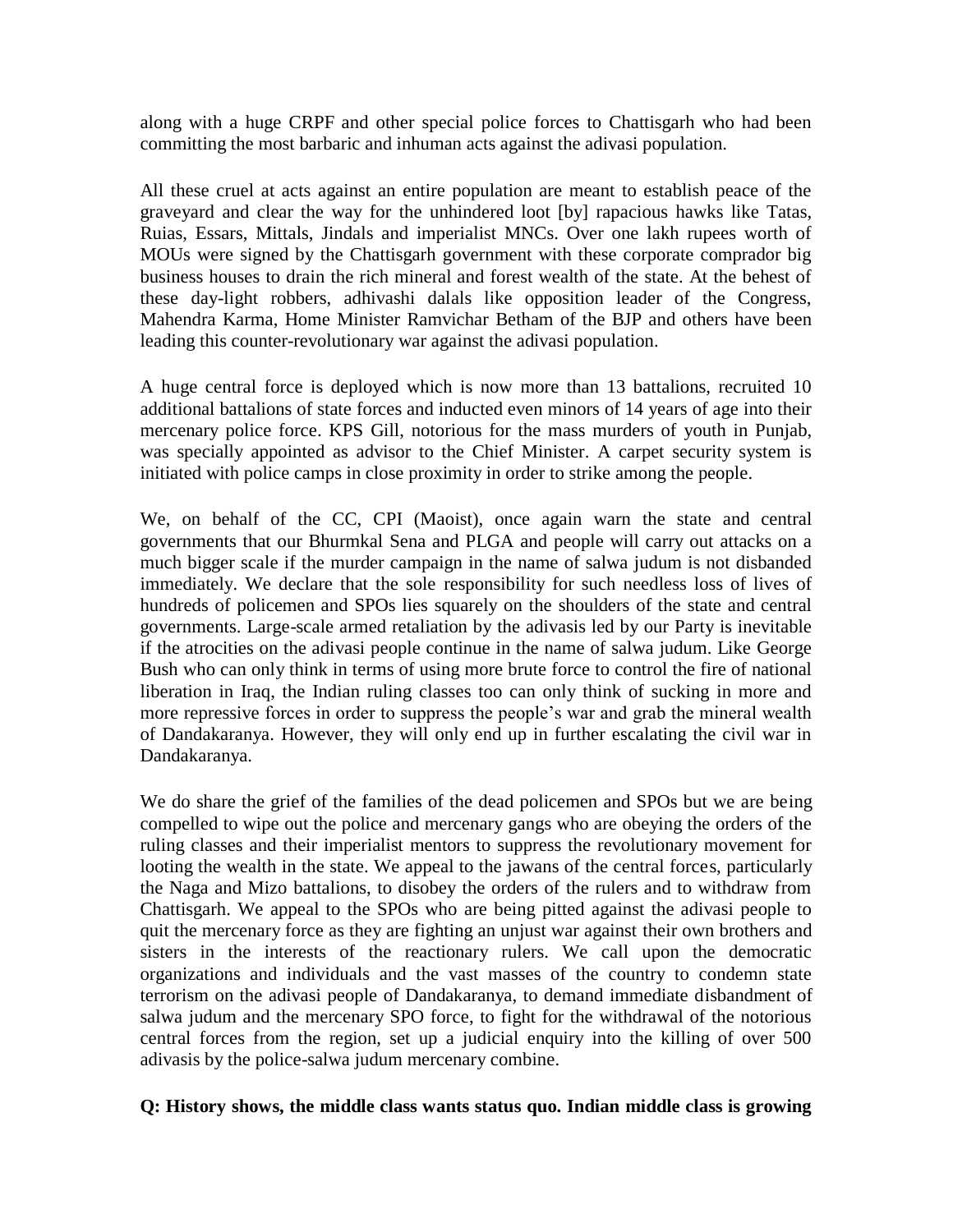#### **more powerful. How do you plan to co-opt them?**

**Ans:** It is true that the Indian middle class has grown in number. At the same time, a sizable chunk of the middle class is facing acute crisis due to soaring prices, unemployment, growing insecurity of life, steep increases in family expenditure due to high cost of education, health, transport etc., which have become privatized to a great extent and had gone beyond the reach of a significant section of the middle class. In short, despite the numerical growth of the middle class it is at a receiving end. Hence we see that the growing frustration in large sections of the middle class is forcing them into streets for their demands as witnessed in strikes and other forms of struggles by teachers, government employees, students, and even shopkeepers who are affected by the shopping malls and FDI in retail sector. Another important factor has to be noted—most of yesterday's luxury consumer goods have become today's daily necessities. And the list of necessities is growing by the day with the large-scale proliferation of consumer goods and the promotion of consumerism by the market-place. Hence frustration is growing among members of this class as they are unable to procure these goods since much of their incomes have to be spent on the basic necessities such as food, clothing and shelter.

Middle class is terribly affected by such issues as price-rise, insecurity, corruption, unemployment for their children, high cost of education and health-care, threats from real estate mafia etc. Keeping these in mind our party has drawn up plans to mobilize the middle class into struggles on such issues.

# **Q: Why armed struggle is a must? (Isn't it a fact that violence pushes a large chunk of people away from the Party?)**

**Ans:** The question of armed struggle or non-violence struggle is not based on the subjective whims and wishes of any individual or Party. It is independent of one's will. It is a law borne out by all historical experience. It is a fact of history that nowhere in the world, nowhere in the historical development of the class society, had the reactionary ruling classes given up power without resorting to violent suppression of the mass protests, without violent resistance aimed at clinging on to power until they are thrown out by force. Of course, one can cite instances of regime changes occurring through peaceful movements, through massive protests, but all of these were mere regime changes—not systemic changes. A section of the ruling classes might give up power to another section of the same class without the need for a violent upheaval but the same is not the case when one ruling class is replaced by another with diametrically opposing class interests.

However, we find that even these regime changes are not infrequently marked by violent clashes as witnessed in several parts of Africa, Asia and Latin America. We will indeed be the happiest people to bring about systematic change without the need for armed struggle.

When we began the struggle it was basically a peaceful movement on the various issues of the people such as land, livelihood and liberation from feudal and imperialist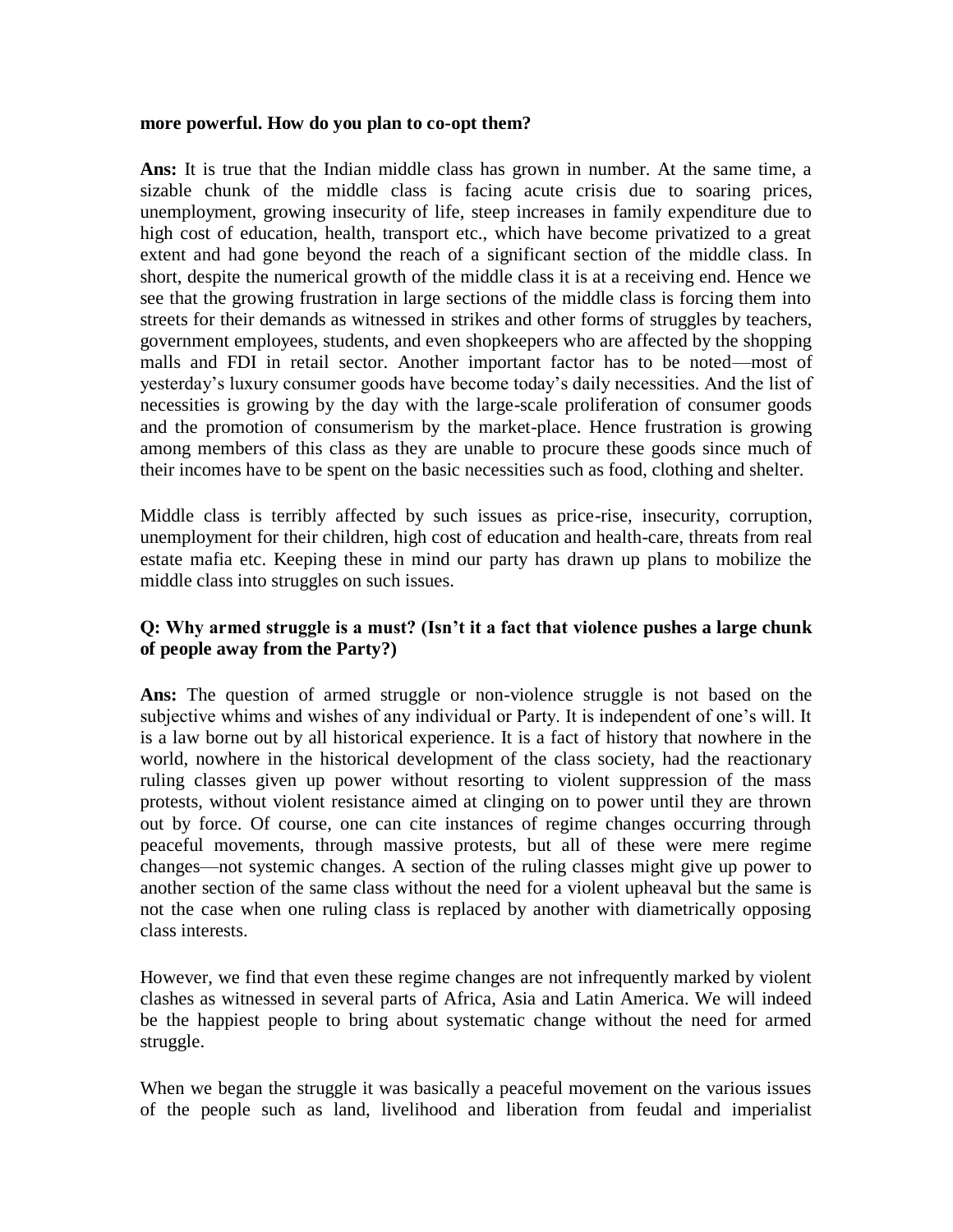exploitation and oppression. It needs hardly any genius to grasp the fact that no feudal lord would give up his land or power just because the masses demand it as their democratic right. The landlord would use all means at his disposal to suppress the mass resistance by brute force. He would get the local police and special forces, the central Para-military forces and, if needed, the army. We had seen this whenever we had initiated the anti-feudal struggle. In Jagtyal during the late 1970s, social boycott of the landlords imposed by the peasantry had forced them to flee the villages our revolutionary movement had spread to over a hundred villages which shook the powers that be. What happened next to this non-violent struggle should be an eye-opener to all those who harbor illusions or biased against armed struggle. After few weeks landlords came back with the mercenary forces and unleashed large-scale violence and cruel repressive measures such as arrests, torture of peasants, destruction of their property, declaration of the area as disturbed, clamping down on the civil rights of the people, and so on. It was at that juncture that the Party was compelled to take up arms and not out of any romantic notion. The same is the case with anti-imperialist struggles and nationality movements, who would want to give up their precious lives and undergo harsh, rigorous lives tortures and hardships when the demands of the masses such as land, national self-determination and liberation from imperialist exploitation and oppression are achieved through peaceful means? All movements began as peaceful movements but had to take the form of armed struggle due to the moves of the reactionary ruling classes. The case of Iraq is a classic illustration of how an entire population has been compelled to take up arms due to the unbridled violence unleashed by the imperialists for satisfying their insatiate greed for oil. The same is the case with Palestine, Kashmir or elsewhere.

The second part of your question is a big myth. Nowhere had the masses been repelled from the Party on account of armed struggle. Rather it is the lack of effective resistance that is acting as a discouragement wherever the state had bared its fangs. Without destroying and defeating the armed forces of repression it is impossible to rally the people or give them confidence. In fact, it is not our guerrilla squads alone that are putting up resistance. The people are playing a great role in heroically resisting and actively supporting the PLGA in its armed resistance to the police forces. Well, that's the ground reality notwithstanding what the intellectuals analyzing events from their ivory towers might think and theorize.

#### **Q: Why there can not be protest in a non-violent way?**

**Ans:** You must rather put the question the other way round. You must ask the reactionary ruling classes—the big landlords, the big business houses, the imperialist MNCs, the powerful Indian state and its armed forces, the state police and the bureaucracy—if at all they would listen, as to why they do not allow protest in a peaceful way. Why do they beat up, arrest, torture, and kill people who dare to go on strike? Why do they terminate the services of workers and employees for going on strike? Why do they send their mercenary police forces, the CRPF and the army to open fire upon people staging peaceful marches, dharnas and meetings without any provocation, why do they allow the khaki gangs to rape women, destroy property, enact fake encounters in violation of all provisions of the Indian Constitution, and for all these crimes against humanity, are let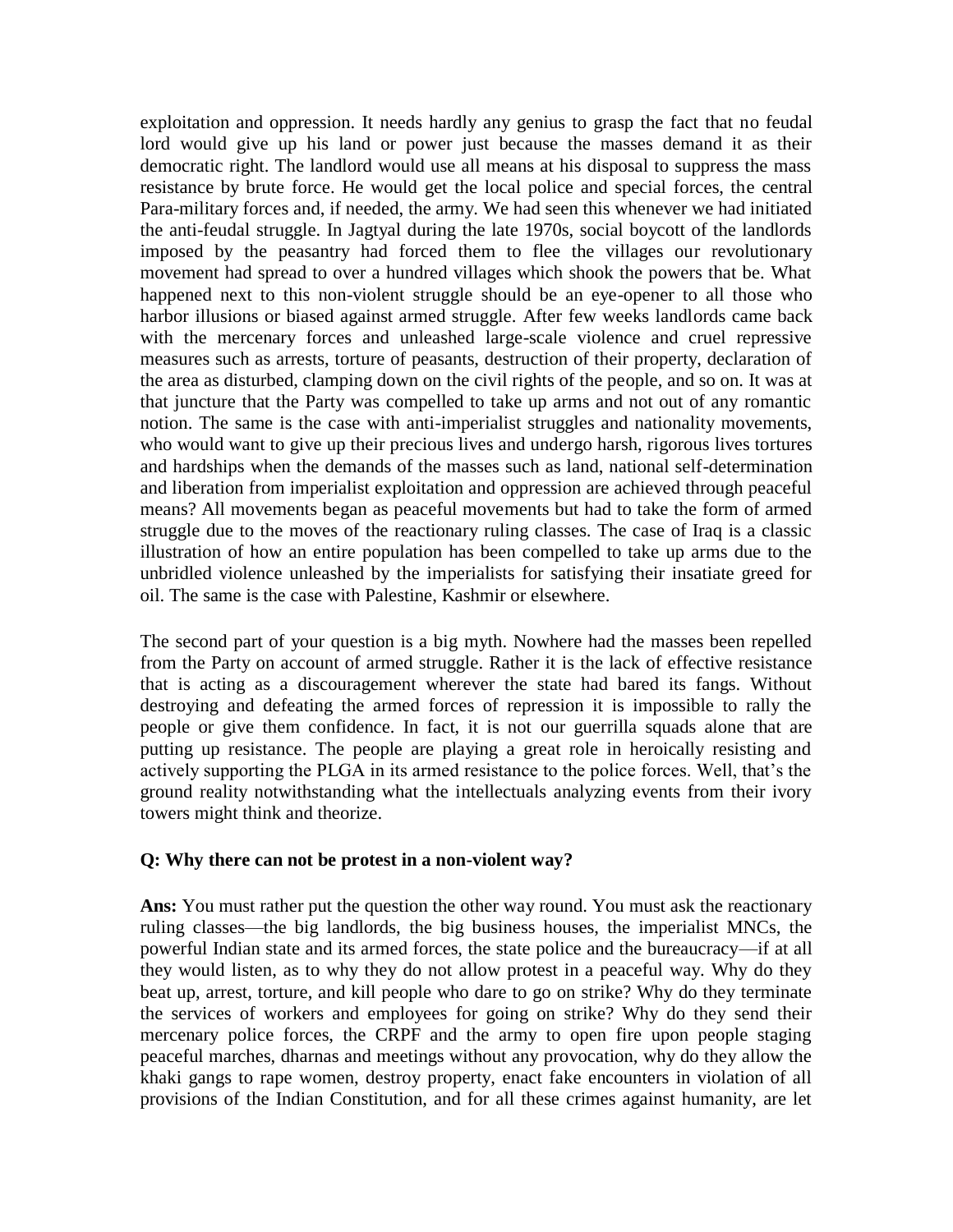scot-free? Why do they create a Kalinagar, a Nandigram, an Arwal, an Indravellim and scores of such barbaric acts? Why peaceful protests of people in Kashmir against disappearances are not just ignored but even attacked with such ferocity? Why do they continue to enforce the savage Armed Forces Special Powers Act in Maniput when it is actually the Indian army and the police forces that are committing atrocities upon the people as the case of the rape of Manorame classically illustrates? Can you ever forget the savage beatings of the protestors by these khaki clad or olive green goods breaking their skulls, and not sparing them even after they fall down seriously injured?

No ruling classes anywhere in the world had allowed the people to achieve their basic demands of land and liberation from oppression in a peaceful way; even the so-called democratic states allow it only to the extent they do not pose a threat to the status quo, to their exploitation and amassing of super profits. Ahimsa (non-Violence) and Karma (fate) are the ideological bases and the dubious catch words of the exploiting classes to perpetuate their violence and hegemony over the vast masses.

To begin with, none would or could go directly to violent ways to solve their problems. It is only after their peaceful marches, rallies, dharnas, hunger-strikes, general strikes etc., go unheeded or sought to be crushed that they are forced to resort to violent methods. This is an incontrovertible fact whether it is the anti-feudal armed agrarian struggle led by the revolutionaries, nationality movements of the North East, Kashmir or the antiimperialist struggles. You only have to take a glance at the origin of the armed movements anywhere in the world, not just India, to appreciate this universal truth. To put it shortly, forms of struggle adopted by the people always depend upon the moves of the ruling classes and not vice versa. And you should also bear in mind that even today we use both violent and non-violent forms of struggle and not just violent forms.

#### **Q: Is your violence for self-defence or to grab state power?**

**Ans:** Strictly speaking you cannot separate the two. In the long-term perspective, or ultimately our goal is to seize state power without which it is impossible to liberate the people of our country from the clutches of imperialism, feudalism and the big comprador bourgeoisie i.e. change the existing unjust socio-economic system. But in the process of preparing the people for the ultimate goal of establishing their own power, the ruling classes are resorting to savage repression on the party, the masses and the revolutionary movement as a whole. Hence in the course of mobilizing the masses into movements we are compelled to take up arms for self-defence even at an early stage. And for a relatively long time our war will have this nature and all our tactical counter offensive operations and campaigns should be seen as part of the war of self-defence at this stage.

# **Q: Why can't you fight [in] elections and go [to] the Parliament and raise issues in a democratic way?**

**Ans:** It is indeed a logical question which anyone who sees only the outer shell of socalled parliamentary democracy would ask. What is important is the kernel, the essence, the content and not just the form. When you strip off the outer garment of democracy you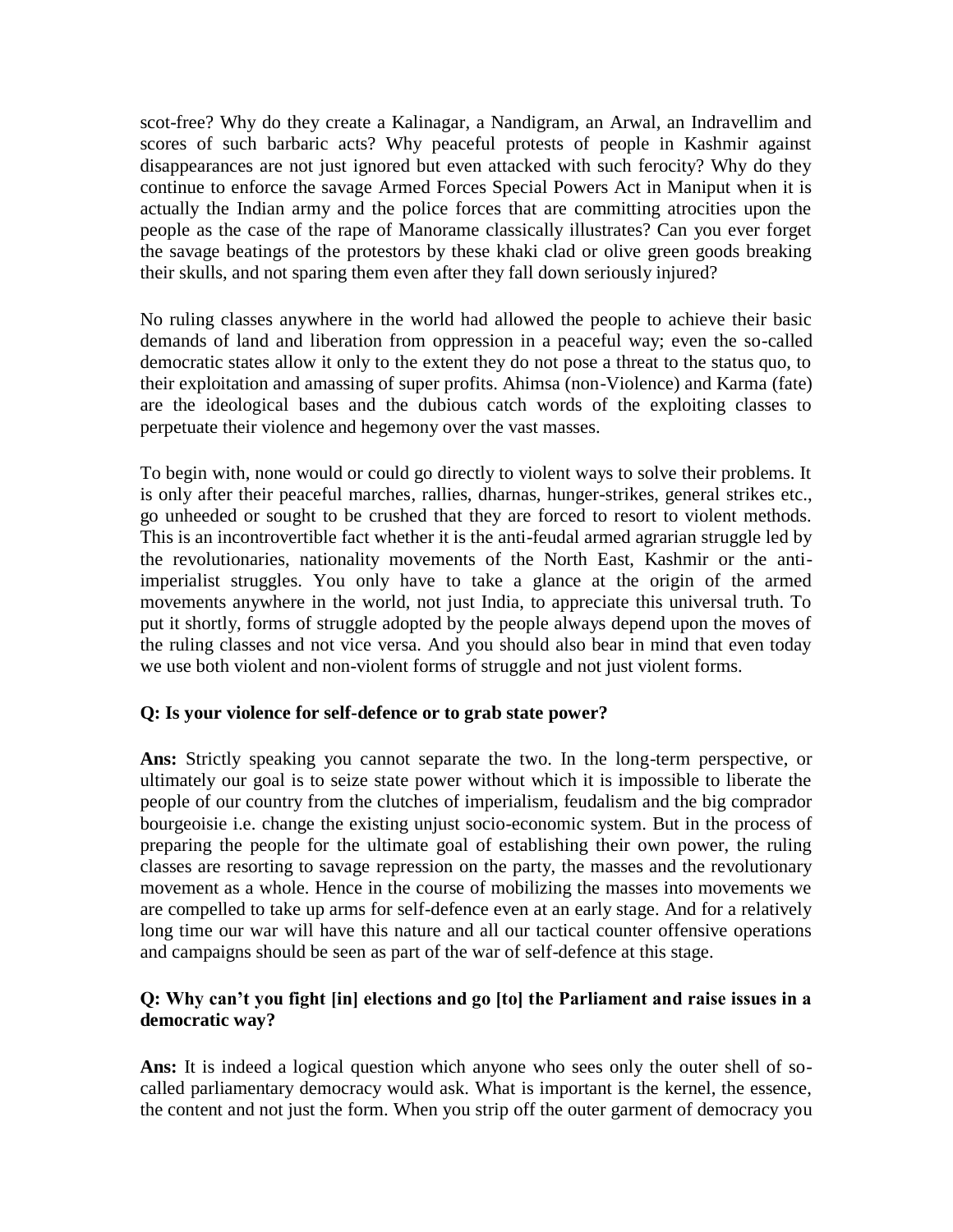find the rotten, stinking corpse inside. That is why Lenin described Parliament as a pigsty and a mere talking shop. Why are we calling it a talking shop?

Firstly, the real problems of the people can never be addressed by the Parliament and Assemblies, not to speak of solving them. The Parliamentary institutions are not meant for that. They have no real power. They may pass some resolutions that seem to do good for the people but these have to be implemented through the Executive which has the real power. We know the fate of the Lank Ceiling Acts, legislation on untouchability, dowry, etc which are only showpieces. It is the executive which carries out everything. In periods such as Emergency during Indira Gandhi's regime, when the Parliament itself was subverted, the real power of the Executive had come openly to the fore. But, the man on the street knows how it is the revenue official, policeman, and the local magistrate who decide his life. However good a legislation act might seem to be, it is money power, muscle power and nepotism that decide every aspect of his life.

Secondly, Parliamentary institutions are meant to defend the status quo, not to change the system. They do, of course make some cosmetic changes now and then to maintain their credibility among the masses. Most important of all it is the imperialists comprador big business houses, big landlords, contractors and the mafia which control the Parliament. Those who enter the Parliament are the representatives or mere puppets in the hands of these powerful lobbies. Even a good intentioned parliamentarian cannot go beyond the rules drawn up by these bigwigs. If you see the business transacted in the parliament, you would find that more than 90% of it is just trash, with no bearing on the real problems of the country.

That the system of elections is a big farce needs no elaboration as it is known even to a school child. Do you call it democracy to purchase votes with liquor and money, whip up caste, religious, and ethnic sentiments? And even after the election, purchasing the legislators as you purchase any other item in the market place? If Narendra Modi, the butcher of thousands of Muslims in Gujrat can win elections and get reelected as the chief minister. If criminals, dacoits, and most notoriously corrupt politicians can get elected; and if votes can be obtained at gun-point and through booth capturing and rigging then do you really think that there is any meaning in this so-called democracy?

That is why our party has complete clarity on the nature of legislative system unlike some other parties that swear to be revolutionary in parliamentary politics in practice. We are firm in our belief that it is only through struggle that people can solve their problems and the parliamentary institutions can do nothing good except creating illusions. Parliament is a safety valve to let out the pent-up anger of the masses lest the system blow to piece. You think raising issues in the parliament is the democratic way through organized protests. We shall always be at the head of such struggles and not step into the mire of the undemocratically elected powerless talking shop called Parliament that serves as the instrument of the big business and the feudal forces and is subordinate to imperialist dictates.

#### **Q: Do you fear that if you go to Parliament, the party can become corrupt?**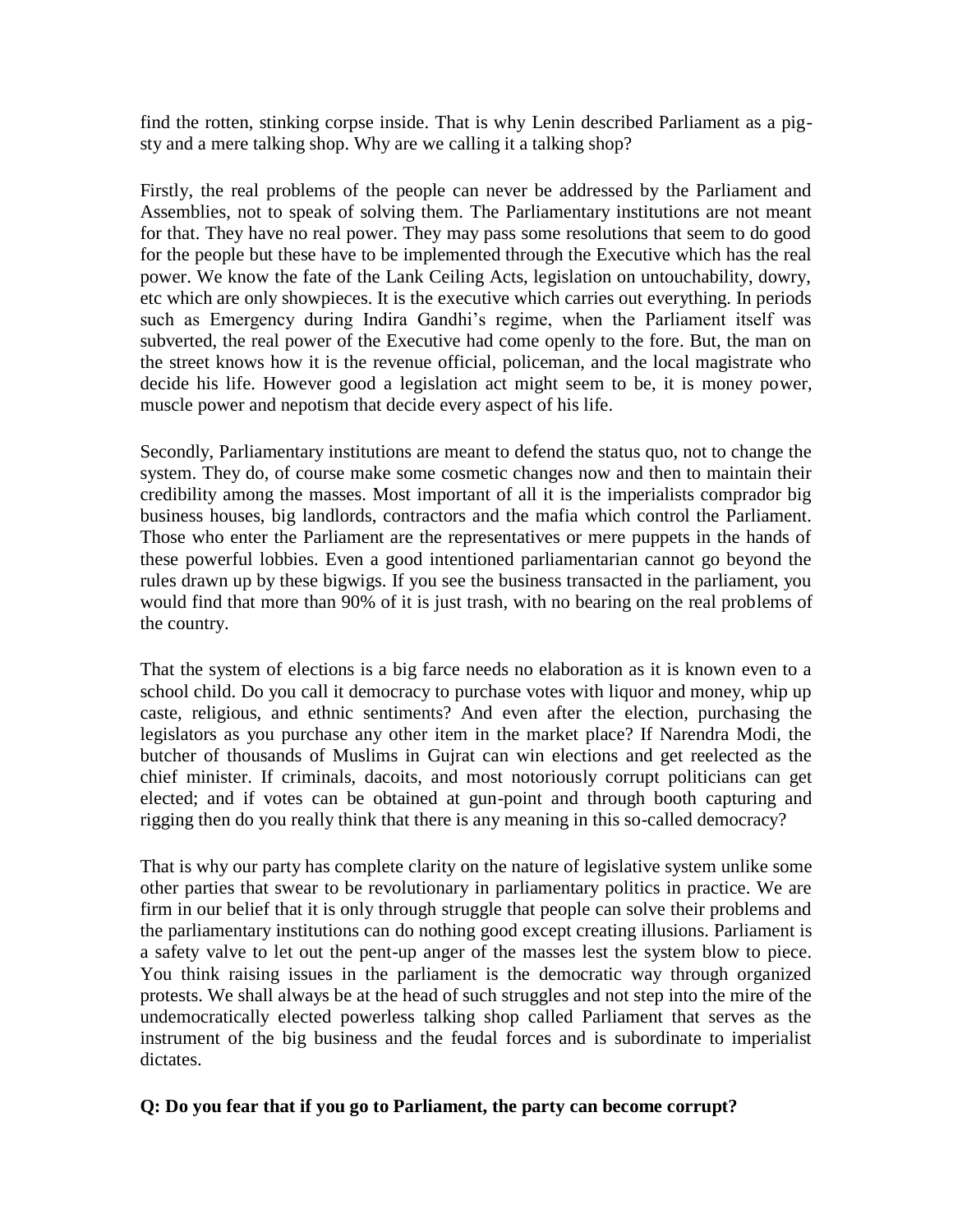**Ans:** The answer to this question is already covered in my earlier elaboration. To say in one word, more than being corrupted after entering Parliament, which is also true in the case of the ML parties, it is the corrupt parties and individuals that can really become part of the parliamentary system. Our party firmly believes that as against the money power of the Parliament the real alternative before the people is the establishment of genuine people's democratic power. We had built such organs of people's power in some parts of the country such as Janthana sarkar in Dandakaranya. These revolutionary organs of power show how real power is exercised as compared to the impotent, corrupt and criminal parliamentary institutions.

#### **Q: What do you mean by people's power—we have seen in a communist state in West Bengal what communists do when they come to power. How would you ensure you will be able to give power to people?**

**A:** It is not surprising that like most people, you too are confused by the names. Just because a Party calls itself Communist does not make it communist just as a party calling itself Bharatya Janata Party does not make it an Indian people's Party or a Samajbadi Party into a socialist party. The stark fact is that the CPI (M) had long back abandoned the communist project and Marxist ideology though it calls itself a Marxist Party. It had become a social fascist party from the time of the outbreak of Naxalbari armed peasant uprising in 1967 when thousands of revolutionaries were massacred upon the orders of the then Home minister Jyoti Basu in West Bengal during the late 1960s and early 1970s. The recent massacre of scores of people in Nandigram on March 14, the brutal suppression of the people's struggle in Singur, and its open declaration to allow the MNCs and big comprador houses to set up SEZs and transform the state into a heaven for these sharks had shown how the Buddhadebs Marxist Party is acting at the behest of the Tatas, Salems, and imperialist MNCs. The pre-hatched systematic execution of the massacre in Nandigram by the police-CPI(M) goons combine, in particular, has revealed their social fascist character to the new generation of the Indian people. So what you are referring to in West Bengal is nothing but social fascist rule.

Now coming to your question about people's power—we call it people's power only when real power is exercised by the people themselves. You can see it in parts of Dandarakanya, Bihar and Jharkhanda. We had developed it in some villages in AP but these were destroyed due to the weakness of our armed strength which could not counter the massive offensive by the central and state's special forces. Wherever we had established organs of people's power in embryonic form, there you can see the initiative and energy of the masses being released and coming into full play, active participation of masses in administrating their own lives, collectively developing their villages through construction of schools, tanks, hospitals, etc and increasing production, resolving the local disputes by themselves without ever any need to go to the bourgeois feudal courts, in short shaping their own destiny. Where our people's army and people's militia are relatively strong and succeeded in destroying the state's assertion has also kept the big industrial sharks and the imperialists MNCs at bay. Women enjoy relatively greater freedom than their counterparts in the rest of the country.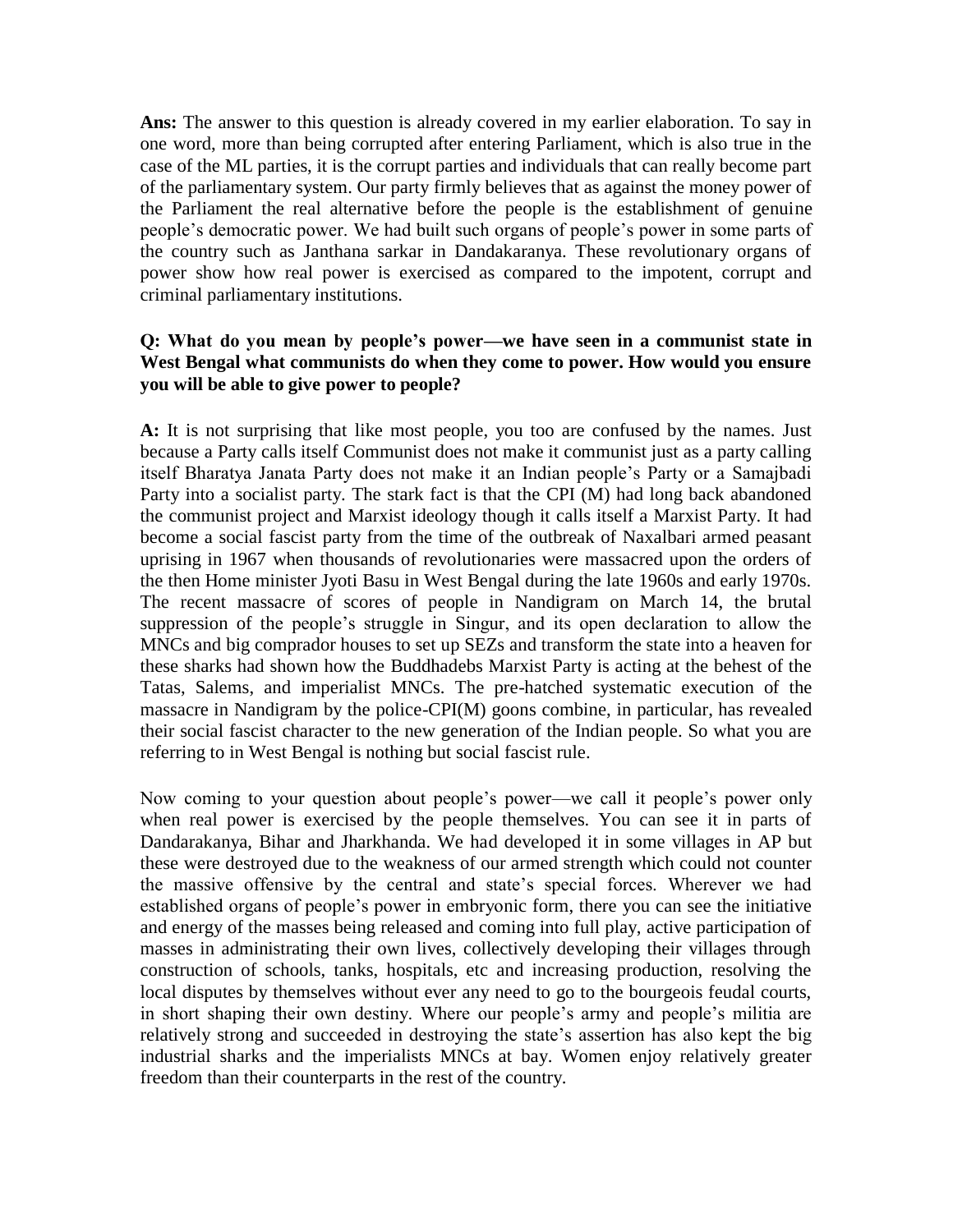We have to develop this people's power that the lower to higher levels by strengthening the people's army and transforming it into a mighty force, destroying the enemy power by intensifying the people's war and establishing the base areas. It is in the base areas that this power becomes relatively more consolidated. However, until the final capture of state power on a country wide scale there will be severe constraints to the exercise of the people's power at the village and area levels. You have to look at the power the people are exercising in these areas of struggle keeping these limitations in mind.

# **[Q:] Developments are taking place at a rapid pace in both international and national arena. How do you see the role for your Party in this turmoil?**

**Ans:** Our Party has a great role to play in the contemporary international and domestic situation. Our Congress has analyzed the present political situation and issued calls to the Party and the people. It drew up the necessary immediate tactics and tasks to utilize the situation and achieve advances and leaps in the ongoing people's war in India. The new Central Committee had further concretized these in the form of time-bound programmes and plans. Several resolutions were adopted by the Congress on the issues confronting the people in our country as well as the world. We hope to actively intervene in these issues and build a broad based militant political mass movement.

The next ten to twenty years will witness massive political and social upheavals all over the world and our country is going to witness mass upheavals in several states against the onslaught of imperialism, anti-people policies of the Indian ruling classes such as carving our neo-colonial enclaves called SEZs, massive displacement of the poor in both urban and rural areas, against draconian laws, state repression, unemployment, corruption, inflation, neglect of social welfare, and so on. Military confrontation between the people and the state will become a general feature throughout the country and I am sure our Party will be at the head of these movements. It will grow to the status of providing leadership, to the vast majority of the oppressed masses of our country. Imposing ban on our Party and the mass organizations, murdering our comrades, unleashing cruel repression on the people, intimidating and harassing all those associated with the revolutionary movement and all their repressive measures cannot prevent this inevitable establishment of our Party's leadership over the vast masses. The reactionary and revisionist parties, the Parliamentary system are very much discredited in the eye of the people and they cannot but see our party as the only alternative before them to achieve their real liberation.

# **Q: And finally do you feel it is a very crucial moment in history of India's Maoist struggle? If so, why?**

**Ans:** I do not know what exactly is in your mind when you placed the question. But I would say yes, for several reasons. When for the first time you see the emergence of a single directing centre for the Indian revolution after the merger of the two major Maoist streams in the Indian communist movement, when you hold a Congress—the highest authority in the Party—after over three and half decades, 37 years to be precise, it indeed becomes a crucial moment in the history of India's Maoist struggle. And it is more than